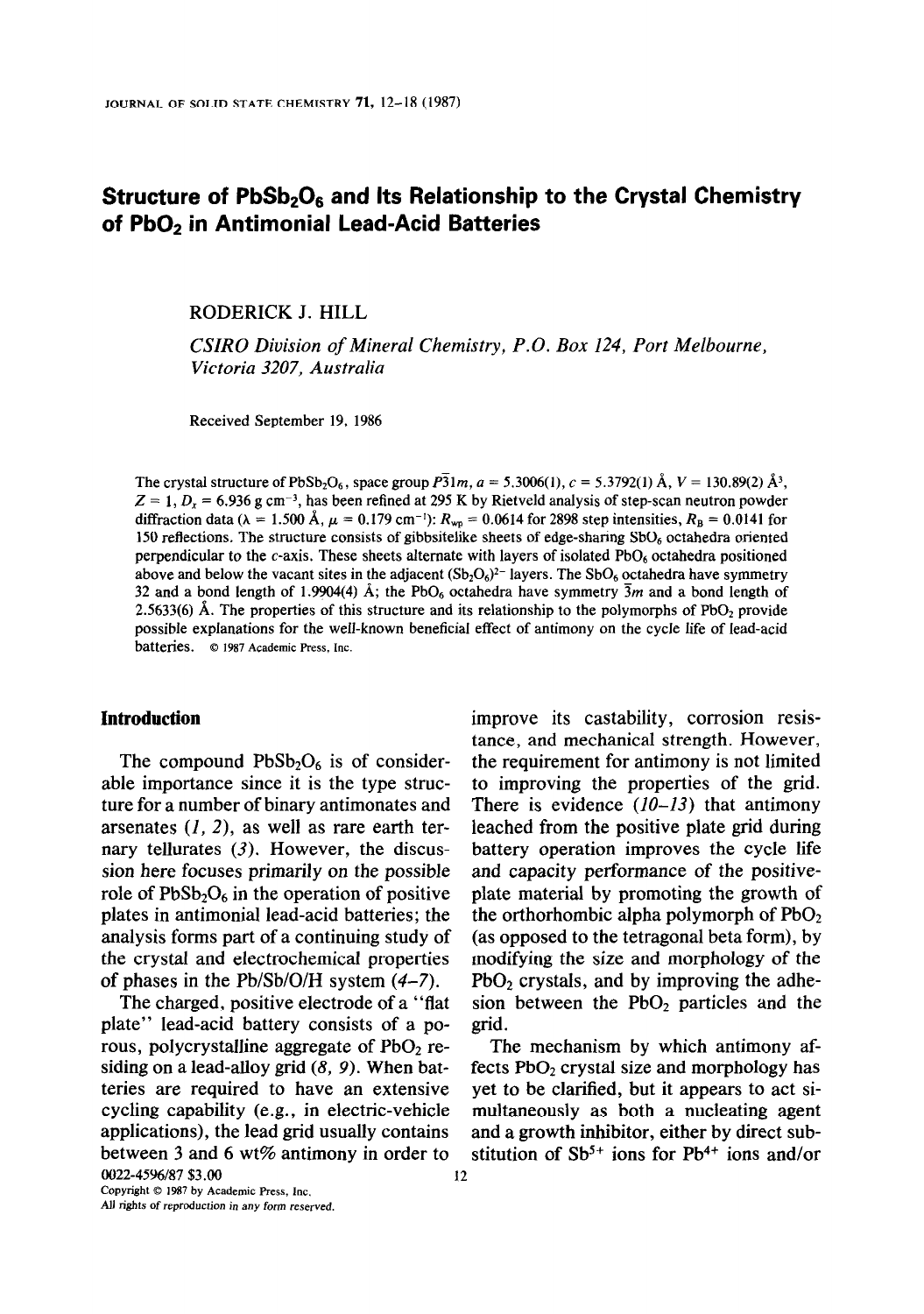interstitials/vacancies in the structure of  $PbO<sub>2</sub>$  or by preferential adsorption of a soluble antimony species onto the growing crystal faces  $(12, 14-17)$ . The action of antimony in promoting the formation of  $\alpha$ -PbO<sub>2</sub> relative to  $\beta$ -PbO<sub>2</sub> during battery plate operation has been associated both with the greater extent of incorporation of antimony in the  $\alpha$ -PbO<sub>2</sub> polymorph (15) and with the formation of the compound  $PbSb<sub>2</sub>O<sub>6</sub>$  (18, 29).

The structure of  $PbSb<sub>2</sub>O<sub>6</sub>$  was determined by Magneli (I) using single-crystal X-ray diffraction photographic data. The lead and antimony atoms were assigned to special positions in space group P312, and the oxygen atom coordinates were determined from crystal-chemical considerations and adjusted by trial-and-error methods. A refinement of this structure using neutron data is desirable, not only because of the uncertainty associated with the X-ray-determined oxygen atom coordinates, but also because the assigned space group appears to have unnecessarily low symmetry for the structure proposed.

#### Experimental

A pure, white, powder sample of  $PbSb<sub>2</sub>O<sub>6</sub>$  was prepared from stoichiometric amounts of orthorhombic PbO and cubic  $Sb<sub>2</sub>O<sub>3</sub>$  by heating the mixture in a silica dish in air for 6 hr at 1125 K, grinding, and reheating for 100 hr at 1225 K. Neutron diffraction data were collected at 295 K on the high-resolution, fixed-wavelength, eightcounter diffractometer (HRPD) attached to the Australian Atomic Energy Commission research reactor HIFAR at Lucas Heights, New South Wales. This instrument (in an earlier single-counter configuration) has been described in detail elsewhere (20). The sample was contained in a  $16 \times 50$ -mm spinning vanadium can and data were recorded under monitor control at intervals of 0.05 $^{\circ}$  between 15 and 159.85 2 $\theta$ .<sup>1</sup> For the wavelength 1.500 A, this range of diffraction angles contains 150 unique Bragg reflections.

Least-squares structure refinements were performed with a modified Rietveld analysis program  $(5, 21)$  incorporating a Voigt peak shape function, a correction for sample absorption in the neutron beam, an asymmetry correction involving a sum of five Voigtian peaks, and a background function defined by a four-parameter polynomial in  $2\theta^n$ , where *n* has values between 0 and 3. The calculated peak intensity was distributed over four peak full-widths at half-maximum on either side of the peak center. The function minimized was  $w_i$  $(Y_{i\text{o}} - Y_{i\text{c}})^2$ , where  $Y_{i\text{o}}$  and  $Y_{i\text{c}}$  are the observed and calculated intensities at each step *i* in the pattern and  $w_i = 1/Y_{i_0}$ . The refinement was terminated when the parameter shifts were less than 10% of their associated esd's. The scattering lengths used for Pb, Sb, and 0 were 9.401, 5.640, and 5.805 fm, respectively.

The refinement was initiated in space group P312 with the single Pb and two Sb atoms in special positions 1a, 1d, and 1f, respectively, and the 0 atom in general position 6l with coordinates  $(0.375, 0.0, 0.1)$ 0.292), as determined by Magneli  $(I)$ . Although the general arrangement of atoms in the unit cell was found to be correct for this model (as indicated by reasonable values for all agreement indices), convergence

' See NAPS document No. 04518 for 6 pages of step-scan diffraction data deposited as supplementary material. Order from ASIS/NAPS, Microfiche Publications, P.O. Box 3513, Grand Central Station, New York, NY 10163. Remit in advance \$4.00 for microfiche copy or for photocopy, \$7.65 up to 20 pages plus \$0.30 for each additional page. All orders must be prepaid. Institutions and Organizations may order by purchase order. However, there is a billing and handling charge for this service of \$15. Foreign orders add \$4.50 for postage and handling, for the first 20 pages, and \$1.00 for additional 10 pages of materials, \$1.50 for postage of any microfiche orders.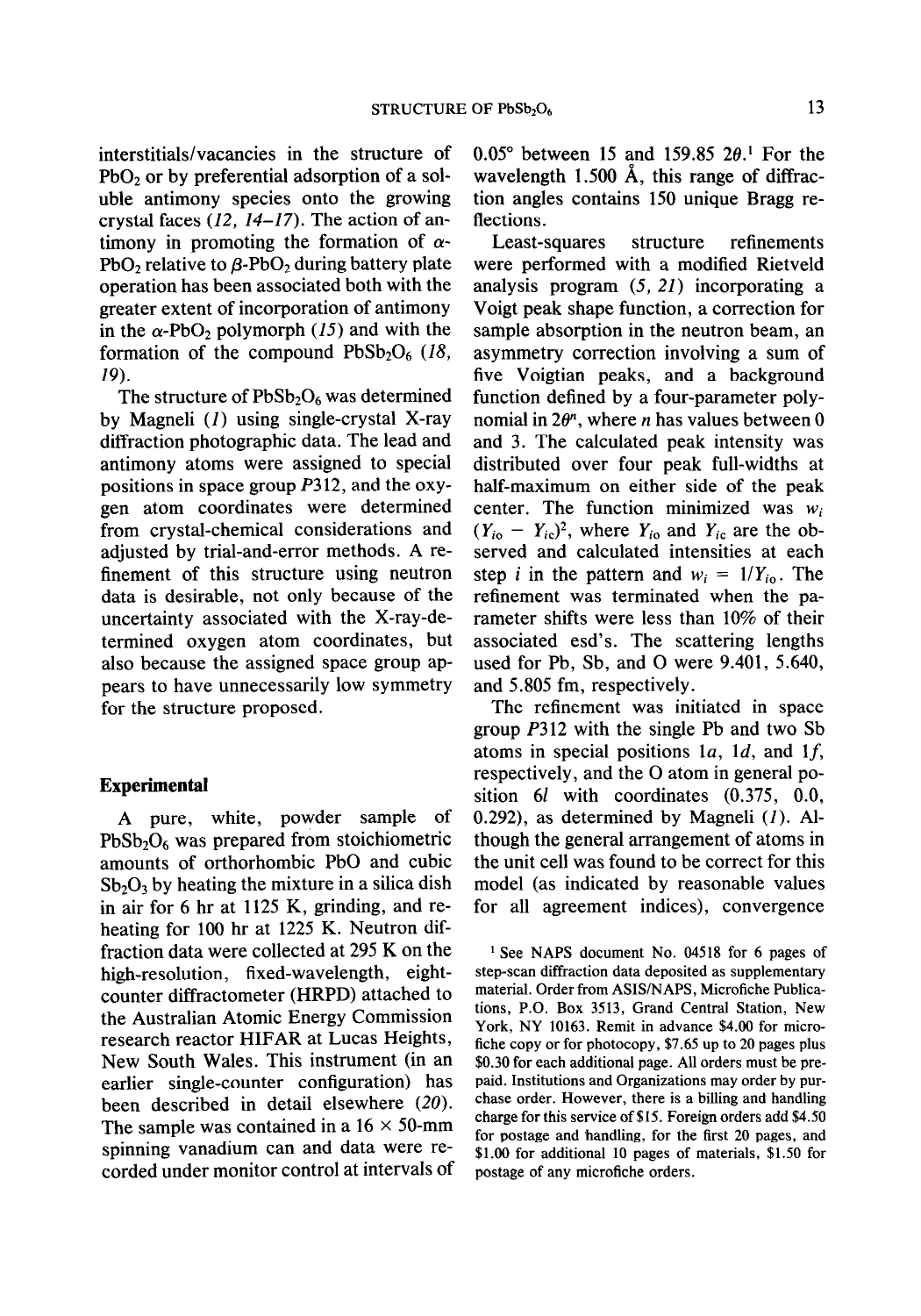could not be achieved when the 0 atom coordinates were released. This refinement instability added to suspicions about the structural model that had already been aroused by the presence of two unit-multiplicity Sb atom sites and a zero value for the variable y-coordinate of 0; both of these factors suggested that space group P312 had unnecessarily low symmetry.

Other space group possibilities were therefore examined which left the atomic arrangement intact but provided a twofold special position for Sb and a special position of the kind  $(x, 0, z)$  for O. These three conditions are-met simultaneously only by space group  $\overline{P_3}1m$ . A full-matrix, isotropic thermal parameter refinement (14 profile and 5 structural parameters) was therefore continued in  $\overline{P_3}$ 1*m* and produced rapid convergence to  $R_{wp}$  and  $R_B$  values of 0.0653 and 0.0244, respectively. Refinements in alternative space groups satisfying only one or two of the above conditions (e.g., space group  $P_3$ ) produced either unstable refinements or worse fits to the data.

Application of anisotropic thermal vibration ellipsoids to all three atoms in  $P\overline{31m}$ gave further reductions in the agreement indices to the values  $R_{wp} = 0.0614$  and  $R_B =$ 0.0141. These improvements, together with a decrease in the goodness-of-fit index from 1.882 to 1.665, are taken as an indication that the conversion to anisotropic ellipsoids

is warranted. It is noted that the shape of the 0 atom ellipsoid provides no evidence for a significant displacement of this atom from its  $y = 0$  position in space group P31m. A summary of the refined structural parameters is given in Table 1, and the corresponding observed, calculated, and difference diffraction profiles are presented in Fig. 1.

# **Discussion**

#### **Crystal Structure**

The refinement results confirm the general atomic arrangement proposed earlier  $(1)$ , but place the atoms under the symmetry constraints of space group  $\overline{P_3}1m$  rather than P312. The isostructural  $AB_2O_6$  antimonates and arsenates (I) are also likely to possess this higher symmetry. However, the corresponding ternary tellurates  $(3)$ , if ordered, require a separation of the two  $B$ cations into distinct sites and they may therefore retain the symmetry P312.

The  $PbSb<sub>2</sub>O<sub>6</sub>$  structure is based on a hexagonal array of oxygen atoms with alternate (001) layers of octahedral interstices that are two-thirds filled by antimony atoms and one-third filled by lead atoms, respectively (Fig. 2). The antimony sheets have an overall composition  $(Sb<sub>2</sub>O<sub>6</sub>)<sup>2-</sup>$  and consist of gibbsite or honeycomblike rings of edge-

|    | COEFFICIENTS $(\AA^2)$ |  |             |                |              |              |              |                       |  |
|----|------------------------|--|-------------|----------------|--------------|--------------|--------------|-----------------------|--|
|    | x                      |  |             | $\beta_{11}^a$ | $\beta_{22}$ | $\beta_{33}$ | $\beta_{13}$ | $B_{eq}$ <sup>b</sup> |  |
| Pb |                        |  | 0           | $93(3)^c$      |              | 82(4)        |              | 0.84(2)               |  |
| Sb |                        |  |             | 36(3)          |              | 72(4)        |              | 0.48(2)               |  |
| O  | 0.37952(11)            |  | 0.29531(13) | 85(2)          | 51(3)        | 76(3)        | $-24(2)$     | 0.71(1)               |  |

TABLE I FRACTIONAL ATOMIC COORDINATES AND THERMAL VIBRATION

<sup>a</sup> Anisotropic thermal vibration coefficients  $\times 10^4$ .

 $b$  B<sub>eq</sub> is defined as  $8\pi^2$  (mean-square radial displacement)/3.

 $c$  Parenthesized figures here and in Table II represent the esd in terms of the least significant figure to the left.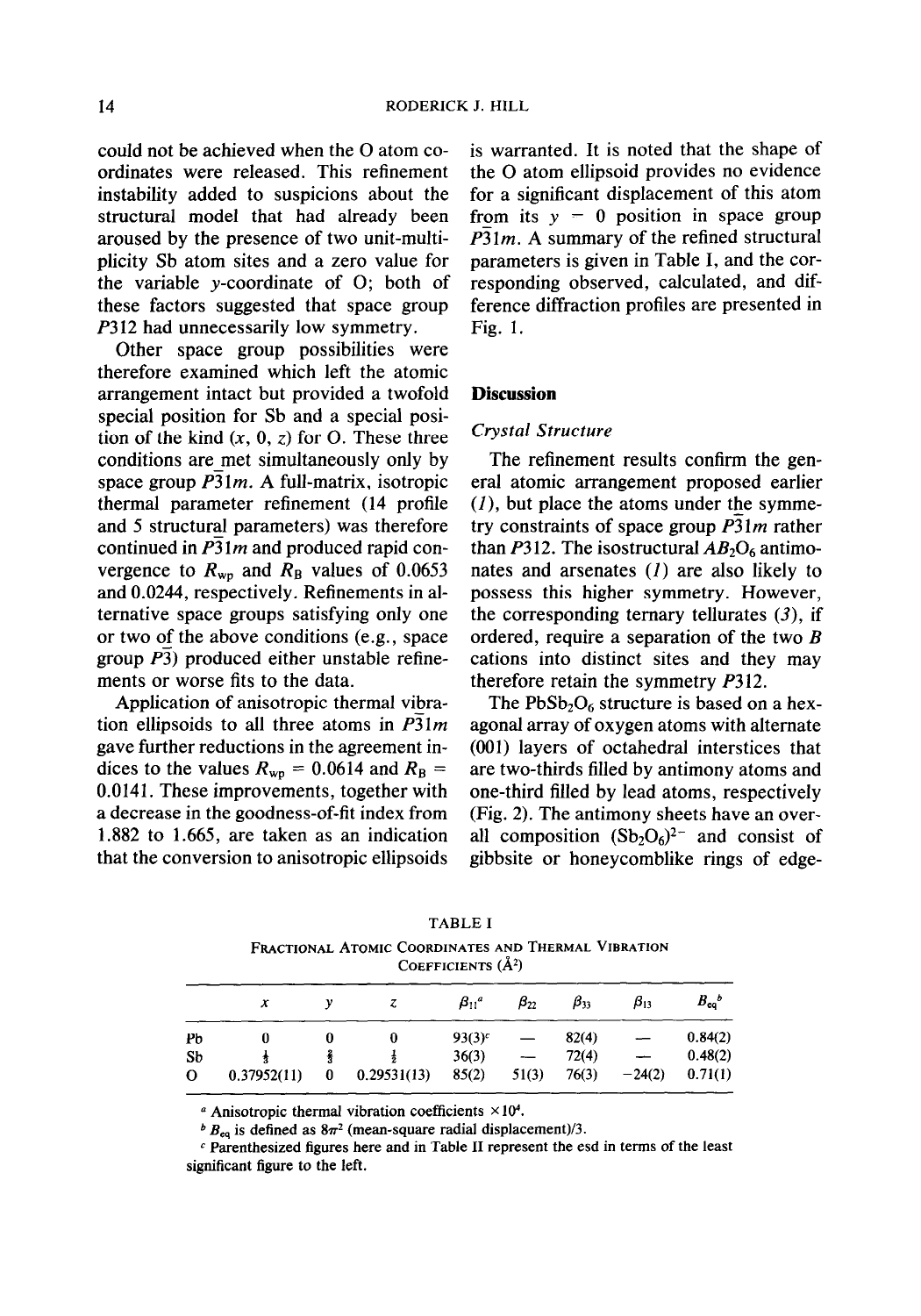

FIG. 1. Observed, calculated, and difference neutron powder diffraction profiles for PbSb<sub>2</sub>O<sub>6</sub> (1.5 Å). The observed data are indicated by plus signs and the calculated profile is the continuous line in the same field. The short vertical lines below the profiles represent the positions of all possible Bragg reflections, and the bottom curve is the difference between the observed and calculated intensity at each step.

sharing  $SbO_6$  octahedra with symmetry 32 and an Sb-O bond length of 1.9904(4)  $\AA$ (Table II). The lead atoms are located in isolated octahedral sites with symmetry 3m and bond length 2.5633(6) A, positioned above and below the vacant sites (i.e., the centers of the rings) in the antimony layers.

The segregation of the two types of cation into alternate octahedral layers of the  $AB_2O_6$  structure allows a wide range of A cations to be accommodated into the structure  $(I)$ . Figure 3 is a plot of the variation in unit cell dimensions (with values taken from Ref.  $(1)$  as a function of the ionic radius (22) of the A cation for several antimonates and arsenates with this structure type. The  $a$ -axis (in the plane of the octahedron sheets) for both series changes only



FIG. 2. Diagram of four unit cells of the  $PbSb_2O_6$  structure viewed (a) down the c-axis and (b) approximately along the [110] direction. In (a) the Sb atoms (not shown) are located at the center of each shaded, opaque octahedron of 0 atoms. The Pb atoms are located directly above and below the vacant sites in this layer; only the set of Pb atoms below the plane is shown in (a), connected to their coordination sphere of O atoms by conical bonds. In (b) the  $SbO_6$  octahedra are again opaque, but only the top surfaces are shaded, and the 0 atoms are represented as dots for the sake of clarity. The interlayer Pb-0 bonds are represented by lines. Thermal ellipsoids for all atoms correspond to 99% probability surfaces.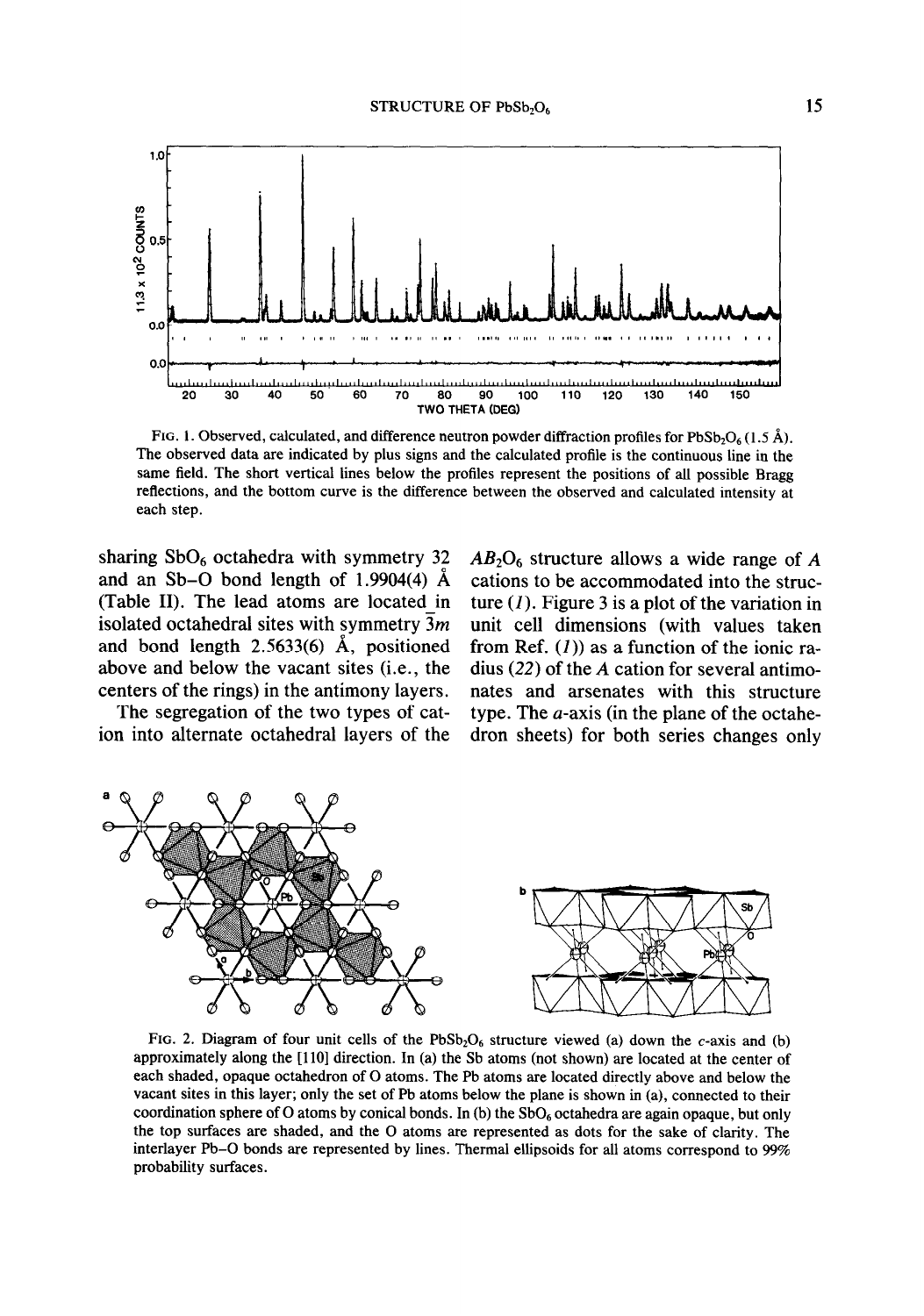TABLE II INTERATOMIC DISTANCES  $(\AA)$  and Angles  $(^\circ)^a$ 

| Pb-O   | $2.5633(6) \times 6$ 0. 0 | 3.484(1) | $85.64(2) \times 6$  |
|--------|---------------------------|----------|----------------------|
|        |                           | 3.760(1) | $94.36(2) \times 6$  |
|        |                           |          | $\times$ 3<br>180.0  |
| $Sb-O$ | $1.9904(4) \times 6$ OO   | 2.546(1) | $79.51(3) \times 3$  |
|        |                           | 2.872(1) | $92.35(2) \times 6$  |
|        |                           | 2.983(1) | $97.06(3) \times 3$  |
|        |                           |          | $167.77(3) \times 3$ |

<sup>a</sup> Calculated assuming no error in the neutron wavelength.

slightly as a function of A cation radius, in spite of the fact that the cation sizes differ by as much as 50%. This occurs because the  $AO<sub>6</sub>$  octahedra are isolated from each other (Fig. 2), leaving the layers of edgesharing  $BO<sub>6</sub>$  octahedra to dictate the dimension in the (001) plane. On the other hand, the c-axis (perpendicular to the octahedron sheets) increases substantially in both series as the radius of the A cation increases (Fig. 3). For example, the  $c/a$  axial ratio decreases by almost 20% when Cd is substituted for Ba in the antimonate series.

The minimum radius of the A cation accommodated in the antimonates is about 0.95 Å  $(Cd^{2+})$ . For smaller A cations (e.g.,  $Mn^{2+}$ ), their segregation into separate layers (from the  $B$  cations) is not necessary and the favored ( $MnSb<sub>2</sub>O<sub>6</sub>$ ) structure can be of the columbite (23), trirutile (24), or other (25) type. For the arsenates, the minimum A cation radius is smaller (i.e.,  $\approx 0.7$  Å for  $Ni<sup>2+</sup>$ ) since the dimensions of the  $BO<sub>6</sub>$  octahedra are smaller. Indeed, the upper and lower limits for the value of the  $A^{2+}$ :  $B^{5+}$ radius ratio are approximately the same for both the antimonates and the arsenates, namely, 2.3 and 1.6, and 2.6 and 1.5, respectively.

# Effects of  $PbSb<sub>2</sub>O<sub>6</sub>$  on Battery Operation

Swets (18) attempted to explain the higher  $\alpha$ -PbO<sub>2</sub> contents (relative to  $\beta$ -PbO<sub>2</sub>) observed in antimonial lead-acid battery plates by analyzing the structures of  $PbSb<sub>2</sub>O<sub>6</sub>$  and both polymorphs of  $PbO<sub>2</sub>$  in

terms of a possible epitaxial relationship that would permit nucleation and/or passivation of the dioxide surfaces. Unfortunately, this earlier discussion was relatively unconvincing because it focused on differences in the connectivity between the  $PbO_6$ octahedra in  $\alpha$ -PbO<sub>2</sub> and  $\beta$ -PbO<sub>2</sub>, namely, zigzag and straight chains, respectively (26). Indeed, considerations of the likelihood of epitaxial relationships between structures should concentrate on the geometrical fit between the constituent layers of close-packed anions rather than on the details of the cation-ordering pattern.

With this in mind, the hexagonally closepacked layers of anions in  $PbSb<sub>2</sub>O<sub>6</sub>$  and the two polymorphs of  $PbO<sub>2</sub>$  are displayed schematically in Fig. 4, along with the corresponding cation distributions and orthogonal anion repeat distances in the closepacked planes (taken from Ref. (26)). The figure clearly demonstrates that the repeat distances in  $PbSb<sub>2</sub>O<sub>6</sub>$  (3.06 and 5.31 Å) are



FIG. 3. Unit cell dimensions  $a$  and  $c$  of the compounds  $ASb<sub>2</sub>O<sub>6</sub>$  and  $AAs<sub>2</sub>O<sub>6</sub>$  as a function of the ionic radius of the divalent cation A. With the exception of  $PbSb<sub>2</sub>O<sub>6</sub>$ , all cell dimensions have been taken from Ref. (I). The lines represent the least-squares regression relationship between the quantities plotted.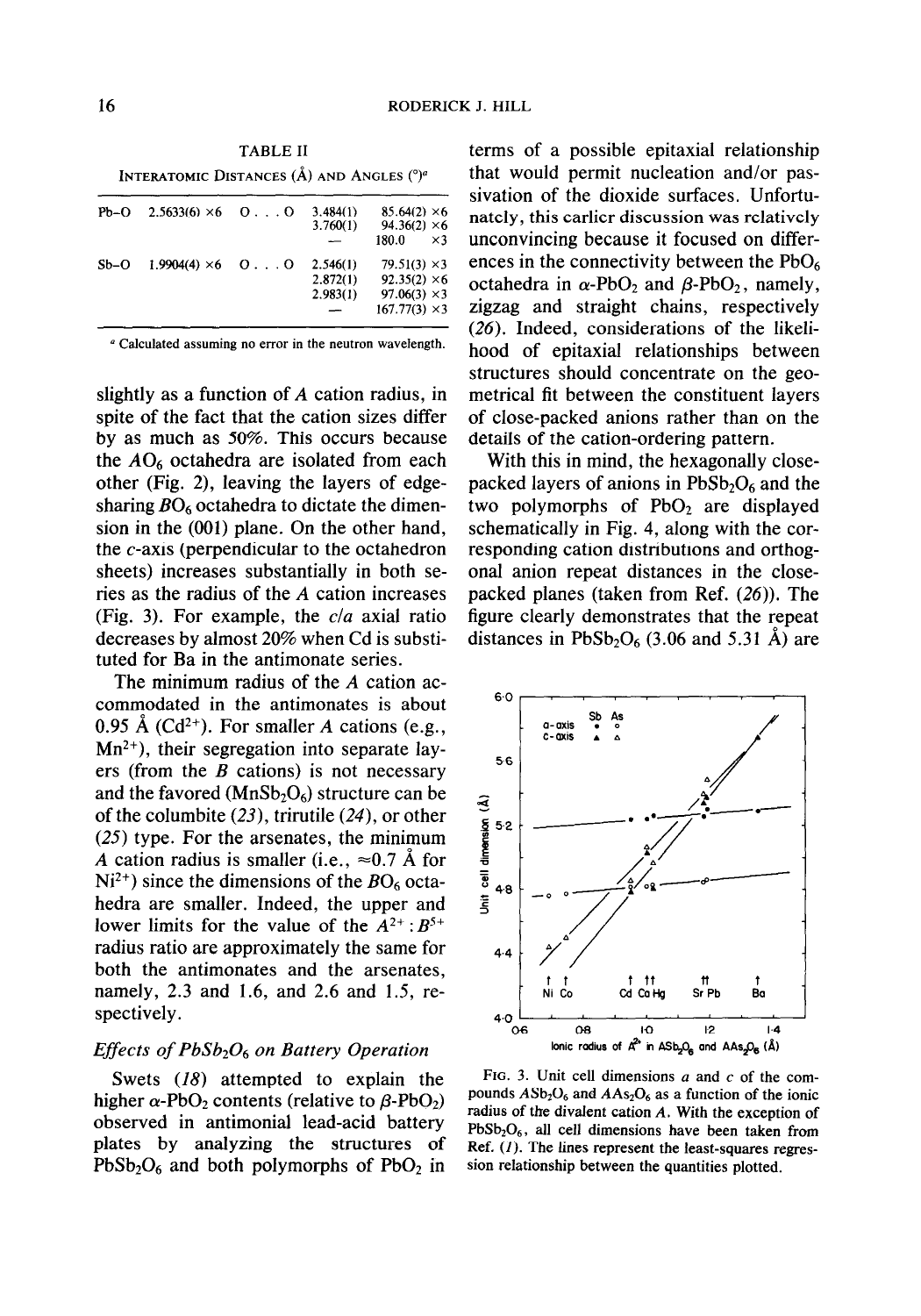

FIG. 4. Schematic representation of the hexagonal close-packed layers of 0 atoms (large open circles) and cation ordering patterns (solid circles = Sb; solid squares = Pb) in the crystal structures of PbSb<sub>2</sub>O<sub>6</sub>,  $\alpha$ -PbO<sub>2</sub>, and  $\beta$ -PbO<sub>2</sub>. The repeat distances (A) for the O-atom hexagonal arrays were determined from the corresponding unit cell dimensions (present study and Ref. (26)).

very similar to those in  $\alpha$ -PbO<sub>2</sub> (2.98 and 5.47  $\check{A}$ ), but are quite different from those in  $\beta$ -PbO<sub>2</sub> (3.39 and 4.96 A). This suggests that an epitaxial relationship between PbSb<sub>2</sub>O<sub>6</sub> and  $\alpha$ -PbO<sub>2</sub> is quite feasible, whereas a similar relationship with  $\beta$ -PbO<sub>2</sub> is most unlikely. Thus, the presence of Sb (as  $PbSb<sub>2</sub>O<sub>6</sub>$ ) in the positive plates of leadacid batteries can be expected, as observed, to promote the growth of  $\alpha$ -PbO<sub>2</sub> (and vice versa) during both the formation and charging stages of battery operation.

The greater adherence of the corrosion layer to the lead-acid battery grid when an antimonial alloy is used instead of pure lead has been attributed to a reduced incidence of stress-cracking in the corrosion layer (14). The reduced cracking has, in turn, been related to the additional space resulting from the preferential leaching of antimony-rich regions from the grid (27), and to the reduced hardness of antimonial oxide (28). The hardness of  $PbSb<sub>2</sub>O<sub>6</sub>$  should indeed be lower than that of  $PbO<sub>2</sub>$  since the antimonate contains relatively weak, long  $Pb^{2+}-O$  bonds with a nominal (formal) strength (29) of only 0.33 valence units (v.u.), localized into layers. While the short  $Sb<sup>5+</sup>-O$  bonds in  $PbSb<sub>2</sub>O<sub>6</sub>$  are stronger than the Pb<sup>4+</sup> bonds in PbO<sub>2</sub> (viz., 0.83 vs 0.67) v.u., respectively), the marked anisotropy of bond strength in  $PbSb<sub>2</sub>O<sub>6</sub>$  may be expected to provide the opportunity for micro-slippage/cleavage of the layers over each other under the stresses of corrosionproduct transformations during battery charge and discharge, thus preventing the formation of large cracks that ultimately lead to loss of adherence of the oxide to the grid (14).

# Alternative Grid-AlloylDopant Elements

A large number of dopant elements have been tested, at one time or another, in an effort to meet the requirements of lead-acid battery grid alloys. Not the least of these have been the elements adjacent to antimony (and lead) in periods 4 to 6 and groups IVA to VIA in the Periodic Table, namely, As, Sn, Se, Te, and Bi. The effects of these elements on the properties of the alloys are well documented (see, for example, Ref. (30)), but their influence on the mechanism of grid corrosion and (as oxides) on the performance of the positiveplate material during battery charge/discharge has not been elucidated.

The elements adjacent to Pb have many crystal-chemical properties in common with Sb and often form dimorphous, or closely related, structures when combined with oxygen. Prime examples of this crystal-chemical similarity include the formation of isostructural binary antimonates and arsenates (I) and the presence of equivalent substructure building units in the structures of tetragonal PbO, orthorhombic  $PbO_2$ ,  $Pb_3O_2(OH)_2$ ,  $Sb_2O_3$ , and the "inter